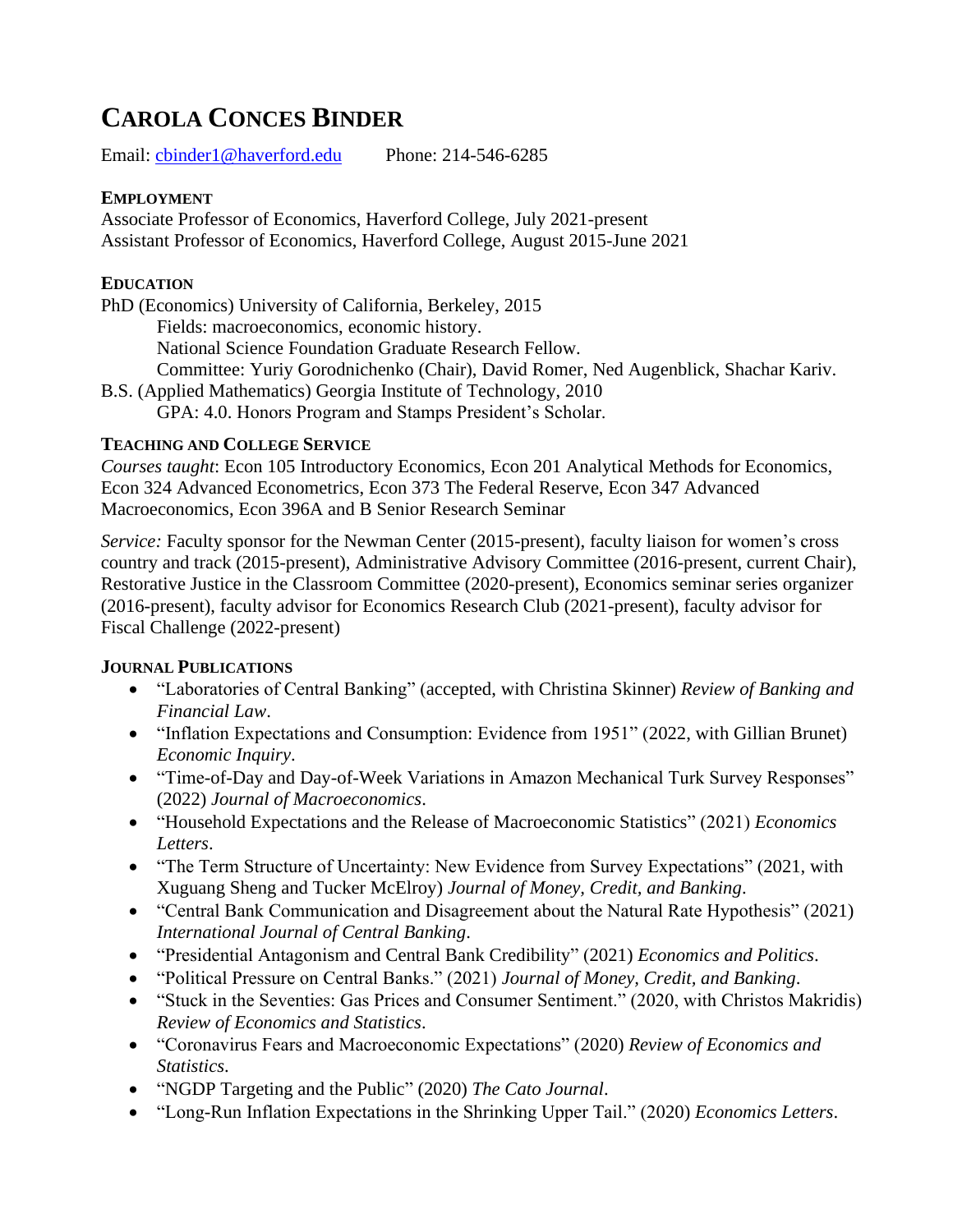- "Inequality and the Inflation Tax" (2019) *Journal of Macroeconomics.*
- "Comment on 'Central Bank Announcements: Big News for Little People?' by Michael Lamla and Dmitri Vinogradov" (2019) *Journal of Monetary Economics*.
- "Inflation Expectations and the Price at the Pump" (2018) *Journal of Macroeconomics*.
- "Household Informedness and Anchoring Expectations: Experimental Evidence." (2018, with Alex Rodrigue) *Southern Economic Journal*.
- "Inequality, Redistribution, and the Individualism-Collectivism Dimension of Culture." (2018) *Social Indicators Research*.
- "The FOMC versus the Staff, Revisited: When do Policymakers Add Value?" (2018, with Samantha Wetzel) *Economics Letters*.
- "Federal Reserve Communication and the Media" (2017) *Journal of Media Economics*.
- "Interest Rate Prominence in Consumer Decisionmaking" (2017) *Economic Inquiry*.
- "Consumer Forecast Revisions: Is Information Really So Sticky?" (2017) *Economics Letters*.
- "Measuring Uncertainty Based on Rounding: New Method and Application to Inflation Expectations." (2017) *Journal of Monetary Economics*.
- "Fed Speak on Main Street: Central Bank Communication and Household Expectations." (2017) *Journal of Macroeconomics*.
- "Economic Policy Uncertainty and Household Inflation Uncertainty" (2017) *B.E. Journal of Macroeconomics*.
- "Estimation of Historical Inflation Expectations" (2016) *Explorations in Economic History*.
- "Whose Expectations Augment the Phillips Curve?" (2015) *Economics Letters*.

#### **OTHER PUBLICATIONS AND POLICY WORK**

- "Technopopulism and Central Banks" (2022) in *Populism and the Future of the Fed*, edited by James A. Dorn (Washington, DC: Cato Institute).
- "De Facto and De Jure Central Bank Independence" (2020) in *Populism, Economic Policies, and Central Banking*, edited by Ernest Gnan and Donato Masciandaro (Vienna: SUERF, the European Money and Finance Forum).
- "Average Inflation Targeting and Household Expectations" (2021) Washington Center for Equitable Growth blog.
- "Gas Prices and Consumer Sentiment" (2020) Gallup Blog.
- "The CPI–PCEPI Inflation Differential: Causes and Prospects" with Wesley Janson and Randal Verbrugge (2020) *Federal Reserve Bank of Cleveland Economic Commentary*.
- "Thinking Outside the Box: Do SPF Respondents Have Anchored Inflation Expectations?" with Wesley Janson and Randal Verbrugge (2019) Federal Reserve Bank of Cleveland Working Paper 15.
- "Interest-Rate Neglect among Millennials Could Bring Monetary-Policy Challenges" (2017) *International Banker*.
- "Monetary Rules and Targets: Finding the Best Path to Full Employment" (2016, with Alex Rodrigue) *Center on Budget and Policy Priorities*.
- "Digging into the Downward Trend in Consumer Inflation Expectations" (2016, with Randal Verbrugge) *Federal Reserve Bank of Cleveland Economic Commentary*.
- "Practicing Virtue in Teaching and Learning" (2016) *Teaching and Learning Together in Higher Education*.
- "Time to Rethink the Fed's Framework" (2016, with Alex Rodrigue) Huffington Post.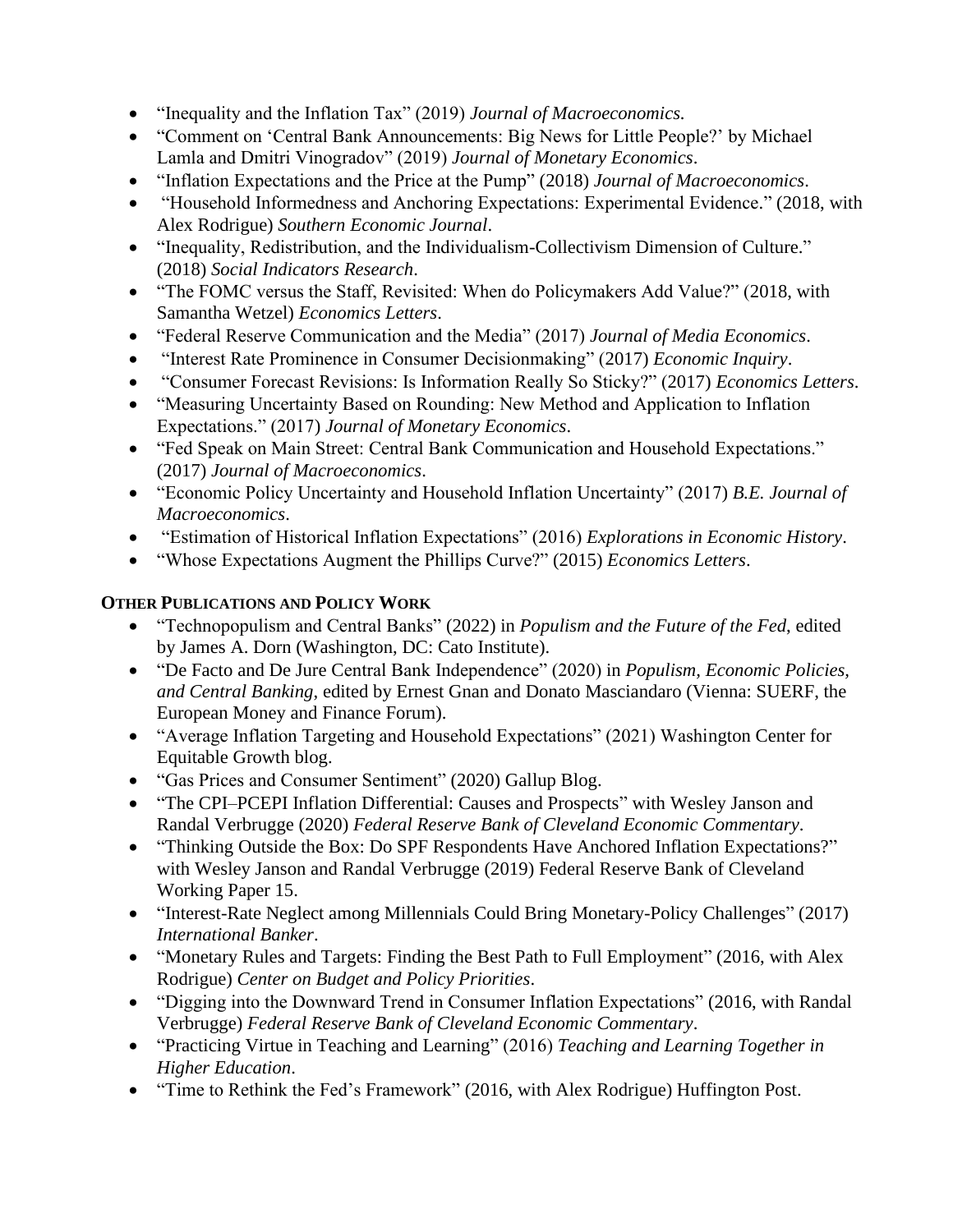- "Rewriting the Rules of the Federal Reserve for Broad and Stable Growth" (2015) Roosevelt Institute Policy Report.
- "Mexico Hoy: Paths to a Democratic Future" (2015, with Zuzana Manhartova and Diana Schoder) *Berkeley Review of Latin American Studies*.
- Testimony on the Full Employment Federal Reserve Act of 2015. Congressional briefing hosted by House Full Employment Caucus.
- "Economic, Social, and Political Implications of Mexico's Second Land Reform." *Berkeley Review of Latin American Studies*, Spring 2015.
- "The Consumer Inflation Uncertainty Index" (2015) International Institute of Forecasters.

#### **WORKING PAPERS**

- "Nominal Income Expectations of Consumers" (in progress)
- "Central Bank Expectations and Forecasts" (under review)
- "Realized and Expected Inflation in Historical Perspective" (under review, with Rupal Kamdar)
- "Federal Reserve Legitimacy" (under review, with Christina Skinner)
- "Learning-through-Survey in Inflation Expectations" (under review, with GwangMin Kim)
- "Abandon Hope?: Criminal Recidivism in the United States" (prepared for the 2021 Christian Scholars Conference)

#### **PROFESSIONAL ACTIVITIES AND SERVICE**

Associate Editor for the Journal of Money, Credit, and Banking, 2019-present.

Associate Editor, Review of Economics and Statistics, 2021-present.

Advisory Panel for Catholic Research Economists Discussion Organization (CREDO) since 2020. Organized two panels sponsored by CREDO for the Southern Economic Association 2018 annual meetings. Organized a panel co-sponsored by CREDO and Lumen Christi in April 2021. Volunteer mentor in "Adopt a Paper" program and volunteer practice interviewer for job market candidates.

Member of: CEPR Central Bank Communication Research and Policy Network (2019-present); Teaching Integrity in Empirical Research (TIER) Network (2019-present); Australian Centre on Quality of Life (2019-present); European Science Foundation's College of Expert Reviewers (2021 present). Participant in ifo World Economic Survey.

Referee for: Review of Economics and Statistics (12 times); Journal of Monetary Economics (10); Explorations in Economic History (4); Journal of Political Economy (3); American Economic Review (2); Journal of Economic Literature; Journal of Economic Behavior and Organization; Journal of Comparative Economic Studies; Eastern Economic Journal (2); Macroeconomic Dynamics; Journal of the European Economic Association; Economic Inquiry; The Economic Record (2); Contemporary Economic Policy (2); Social Science Research; Economic Journal; Applied Economics Letters (2); Journal of Macroeconomics (4); Scandinavian Journal of Economics; Journalism & Mass Communication Quarterly (2); Applied Economics (5); Econometrics; Journal of Forecasting (2); International Journal of Forecasting (2); Economies; Journal of Money, Credit, and Banking (7); PLOS ONE; Journal of Finance; European Journal of Political Economy (4); International Journal of Central Banking (5); Financial History Review; Economics Letters (8);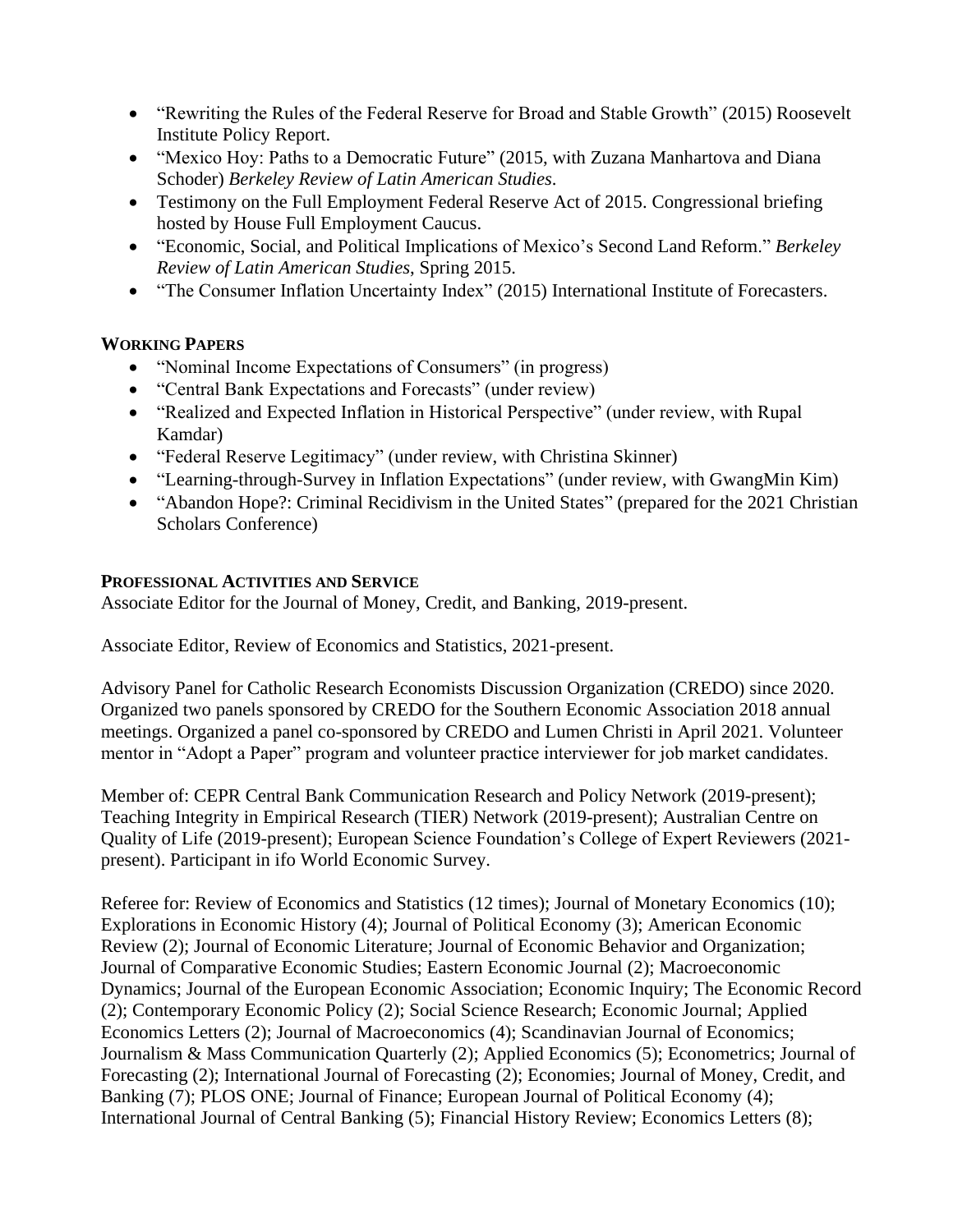American Economic Journal: Economic Policy; American Economic Journal: Macroeconomics (2); Journal of Economic Dynamics and Control (3); Economics Bulletin; Empirical Economics; Eastern European Economics; European Central Bank Working Paper; Series (2); Economica; Journal of Economic Surveys; Economic History Review; Quantitative Economics; International Interactions; Journal of Economic History; Economic History of Developing Regions; Emerging Markets Review; Social Indicators Research; Journal of Applied Econometrics (3); B.E. Journal of Macroeconomics; Journal of Economic Studies; Oxford Bulletin of Economics and Statistics; Policy Studies; European Research Counsil Consolidator Grants; National Science Centre, Poland (3 times); European Science Foundation (2 times).

#### **MEDIA HIGHLIGHTS**

- Op-ed "Who Controls the Controllers?" City Journal, (February 2022).
- Quoted in Wall Street Journal front page article "How Do You Feel About Inflation? The Answer Will Help Determine Its Longevity" (December 2021).
- Quoted in FiveThirtyEight article "Why Biden Can't Win on Inflation (December 2021).
- Interviewed by NPR Marketplace on inflation and monetary policy (November 2021 (2) times), July 2021, June 2021, March 2021, May 2017).
- Interviewed on Covid-19 and the economy by NBC10 Philadelphia, Philadelphia Business Journal, and Haverford Life Podcast (2020).
- Research featured in Wall Street Journal article "Survey Finds Modest Awareness of Fed's Recent Rate Cut" (March 2020).
- Guest on David Beckworth's *Macro Musings* podcast (2019 and 2021).

## **SEMINARS, CONFERENCES, AND WORKSHOPS**

*Conference and workshop presentations*: Cato Annual Monetary Conference: Populism and the Future of the Fed (2021), Youth Scholars Initiative panel on writing (2021), Sound Money Project conference (2021), Western Economic Association International Conference (2021), Christian Scholars Conference panel on criminal justice (2021), National Bureau of Economics Research Monetary Economics Meetings (2021), International Women's Day discussion of Nicole Baerg's book *Crafting Consensus* at University of Essex (2021), Cross-disciplinary Perspectives on COVID-19 at Haverford College (2020), Sciences Po and Bank of France Workshop on Empirical Monetary Economics (2020), Cato Annual Monetary Conference (2019), CEPR Research and Policy Network on central bank communication at the European Central Bank (2019), National Bureau of Economic Research Summer Institute International Finance and Macroeconomic Data Sources Workshop (2019), Bank of Guatemala XXVIII Cycle of Economics Lectures (2019), Eastern Economic Association (2019), Annual Research Conference of the National Bank of Ukraine on the theme of Central Bank Communications (2019), Society for Nonlinear Dynamics and Econometrics Conference (2019), Bank of Canada Central Bank Communications Conference (2018), Liberal Arts Macroeconomics Workshop at Wake Forest (2018), Eastern Economic Association (2016), Federal Reserve Bank of New York Workshop on Subjective Expectations (2016), Federal Reserve Bank of Cleveland Household Economics and Decision-Making Conference (2015), Liberal Arts Macroeconomic Workshop at Union College (2015), Roosevelt Institute Conference on Inequality (2015), Southern Political Science Association (2015), EconCon at Princeton University (2014)

*Seminar presentations*: Osaka University Institute of Social and Economic Research (2021), Birmingham Business School (2021), Notre Dame (2021), Texas A&M (2021), Federal Reserve Bank of Kansas City (2021), Bank of France (2021), Marquette University (2021), George